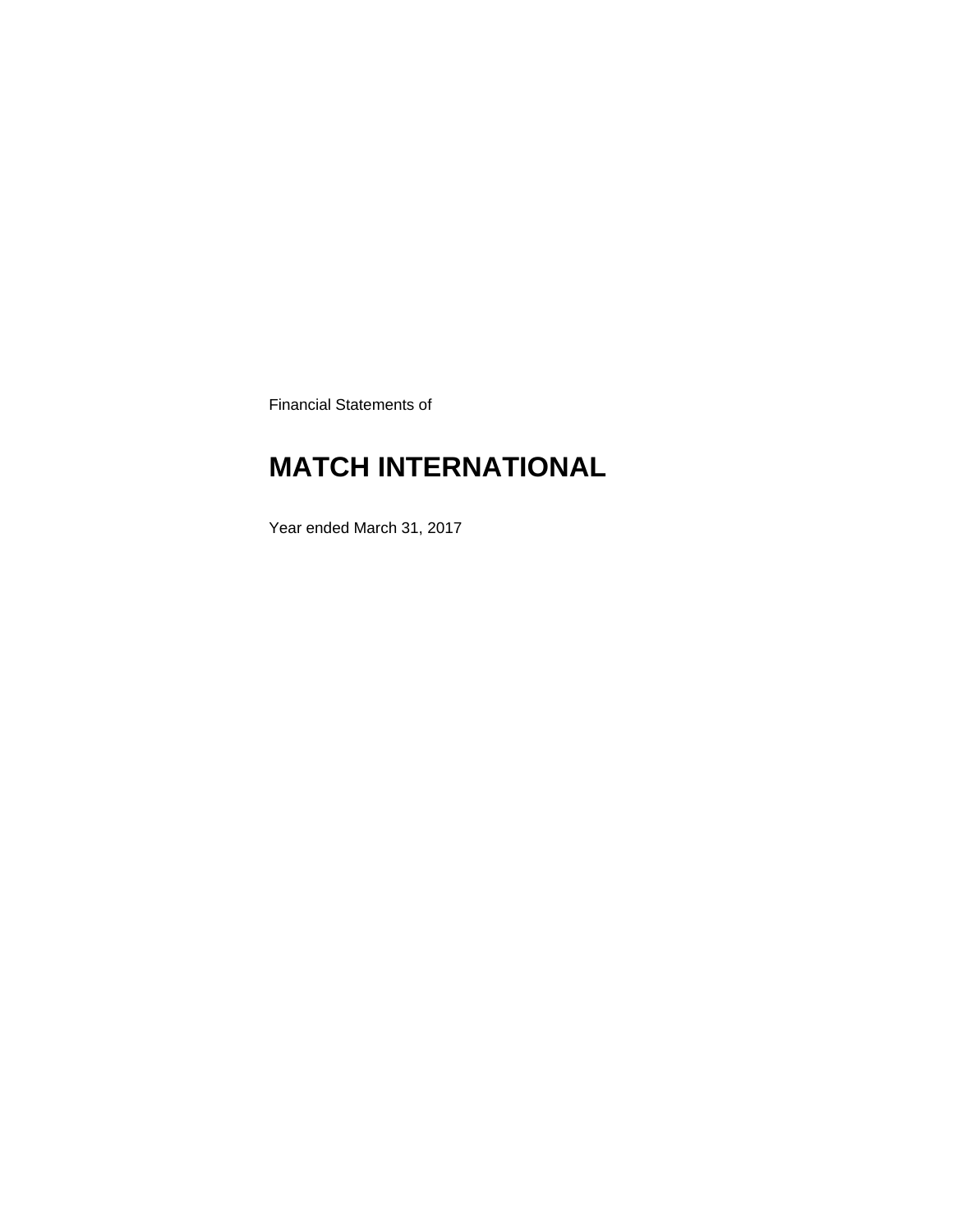

KPMG LLP 150 Elgin Street, Suite 1800 Ottawa ON K2P 2P8 Canada Telephone 613-212-5764 Fax 613-212-2896

### **INDEPENDENT AUDITORS' REPORT**

To the Directors of Match International

We have audited the accompanying financial statements of Match International, which comprise the statement of financial position as at March 31, 2017, the statements of operations and changes in net assets and cash flows for the year then ended, and notes, comprising a summary of significant accounting policies and other explanatory information.

#### *Management's Responsibility for the Financial Statements*

Management is responsible for the preparation and fair presentation of these financial statements in accordance with Canadian accounting standards for notfor-profit organizations, and for such internal control as management determines is necessary to enable the preparation of financial statements that are free from material misstatement, whether due to fraud or error.

#### *Auditors' Responsibility*

Our responsibility is to express an opinion on these financial statements based on our audit. We conducted our audit in accordance with Canadian generally accepted auditing standards. Those standards require that we comply with ethical requirements and plan and perform the audit to obtain reasonable assurance about whether the financial statements are free from material misstatement.

An audit involves performing procedures to obtain audit evidence about the amounts and disclosures in the financial statements. The procedures selected depend on our judgment, including the assessment of the risks of material misstatement of the financial statements, whether due to fraud or error. In making those risk assessments, we consider internal control relevant to the entity's preparation and fair presentation of the financial statements in order to design audit procedures that are appropriate in the circumstances, but not for the purpose of expressing an opinion on the effectiveness of the entity's internal control. An audit also includes evaluating the appropriateness of accounting policies used and the reasonableness of accounting estimates made by management, as well as evaluating the overall presentation of the financial statements.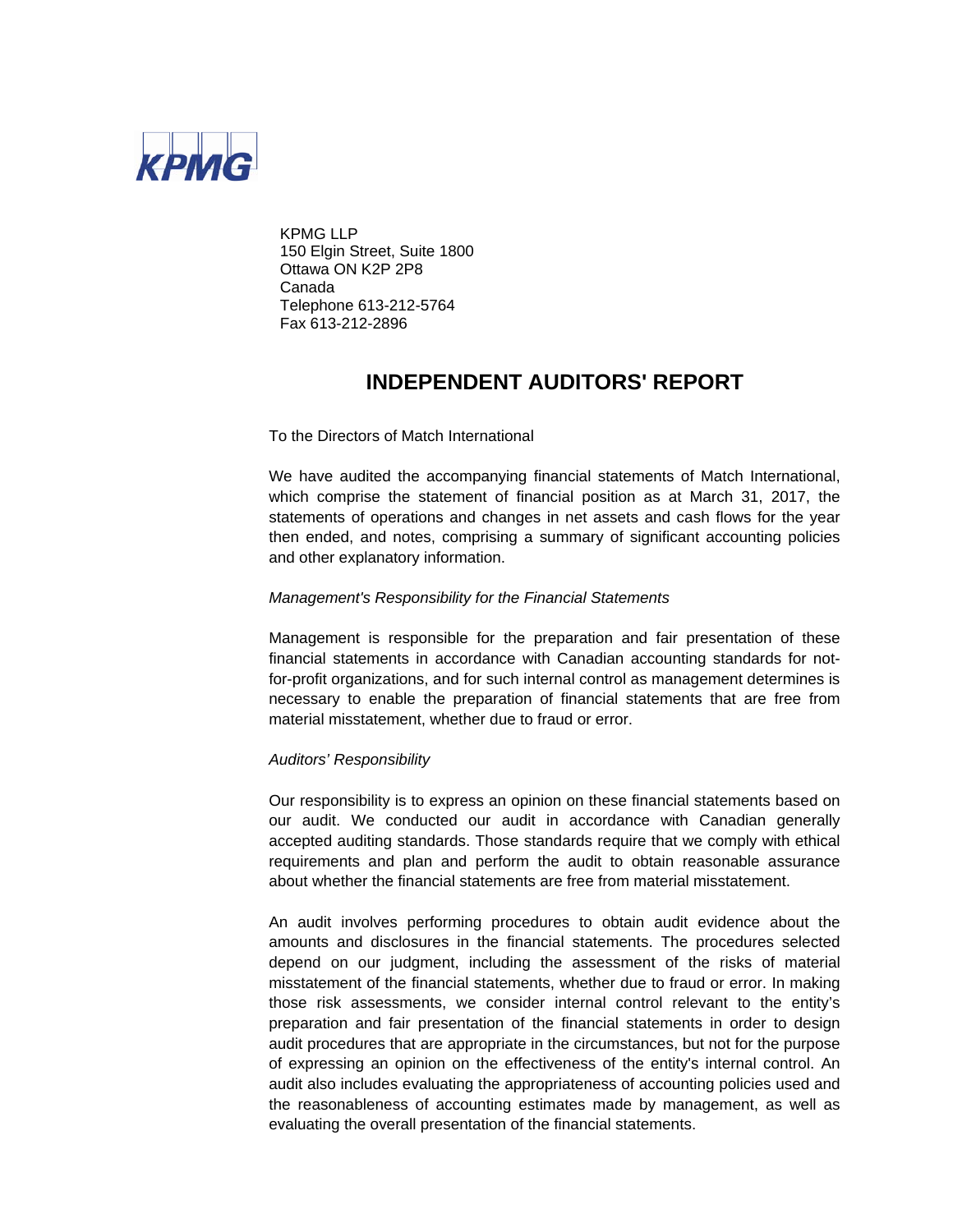

We believe that the audit evidence we have obtained is sufficient and appropriate to provide a basis for our audit opinion.

### *Opinion*

In our opinion, the financial statements present fairly, in all material respects, the financial position of Match International as at March 31, 2017, and its results of operations, changes in net assets and cash flows for the year then ended in accordance with Canadian accounting standards for not-for-profit organizations.

KPMG LLP

Chartered Professional Accountants, Licensed Public Accountants June 14, 2017 Ottawa, Canada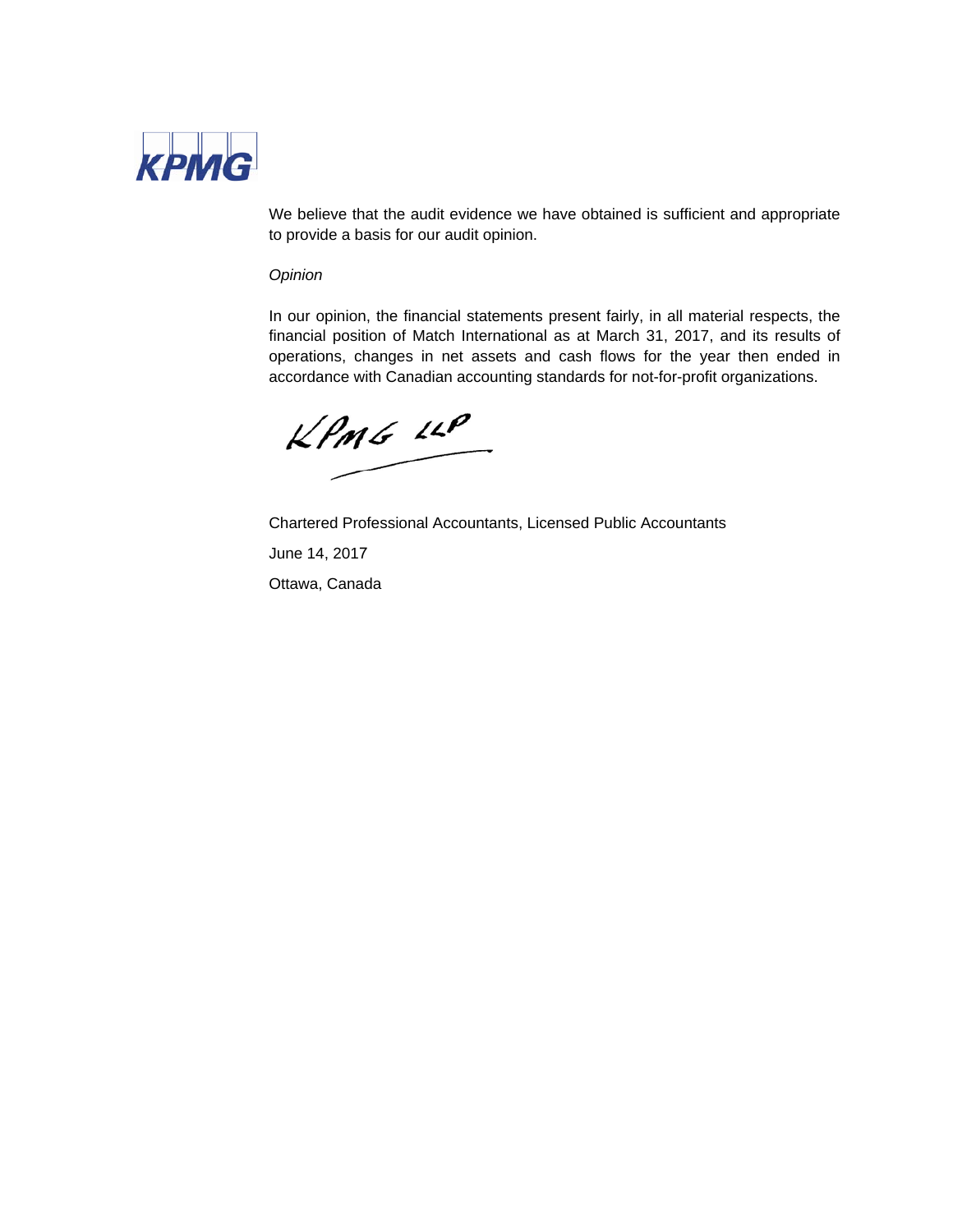Statement of Financial Position

March 31, 2017, with comparative information for 2016

|                                                   | 2017          | 2016          |
|---------------------------------------------------|---------------|---------------|
| <b>Assets</b>                                     |               |               |
| Current assets:                                   |               |               |
| Cash                                              | \$<br>383,726 | \$<br>530,621 |
| Amounts receivable                                | 22,214        | 13,559        |
| Prepaid expenses                                  | 4,618         | 4,589         |
|                                                   | 410,558       | 548,769       |
| Capital assets (note 2)                           | 6,610         |               |
|                                                   | \$<br>417,168 | \$<br>548,769 |
| <b>Liabilities and Net Assets</b>                 |               |               |
| Current liabilities:                              |               |               |
| Accounts payable and accrued liabilities (note 3) | \$<br>99,944  | \$<br>87,420  |
| Deferred revenue                                  | 29,389        | 25,177        |
|                                                   | 129,333       | 112,597       |
| Unrestricted net assets (note 4)                  | 287,835       | 436,172       |
|                                                   | \$<br>417,168 | \$<br>548,769 |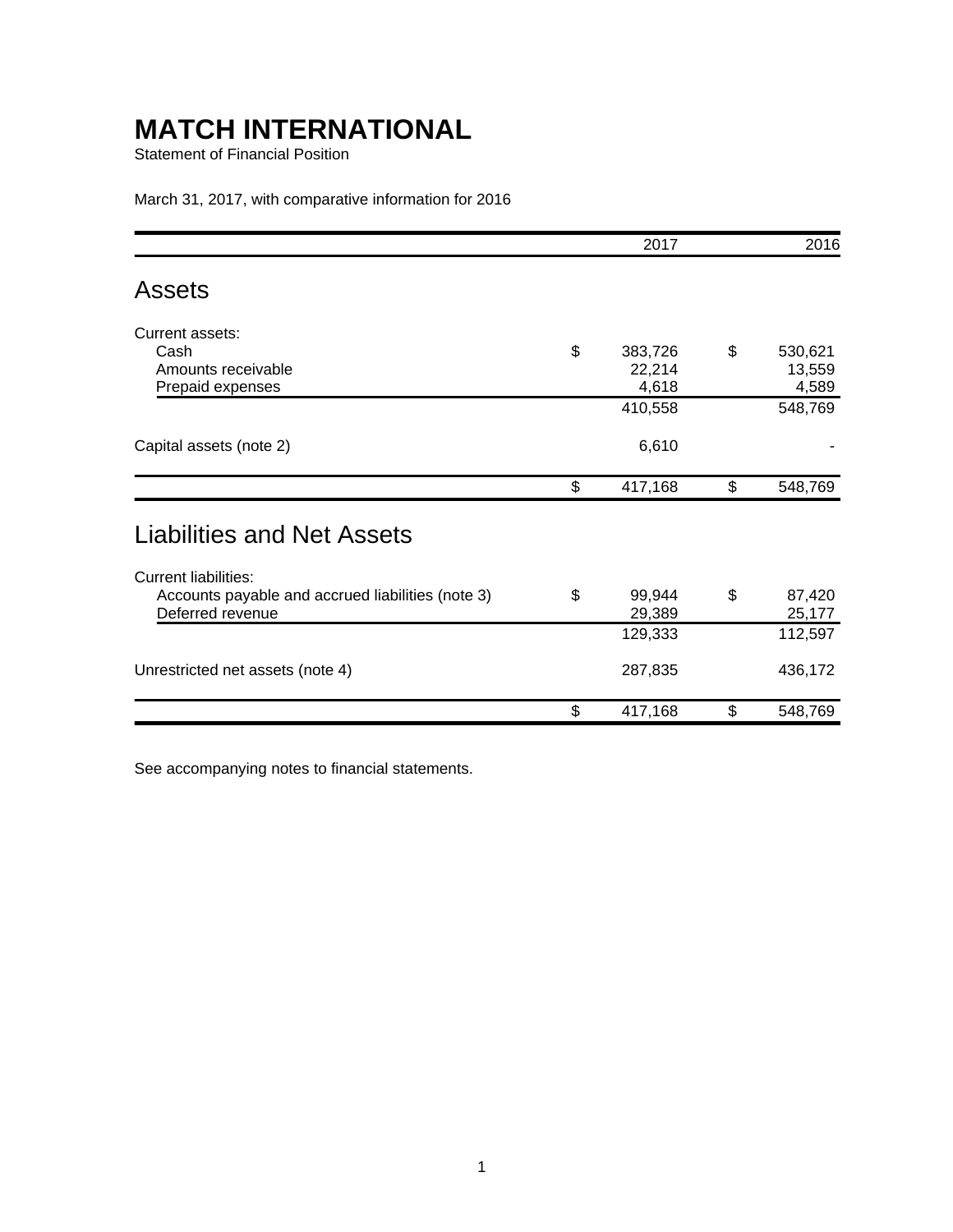Statement of Operations

Year ended March 31, 2017, with comparative information for 2016

|                                              | 2017             | 2016          |
|----------------------------------------------|------------------|---------------|
| Revenue:                                     |                  |               |
| Donations                                    | \$<br>476,274    | \$<br>886,481 |
| Grants                                       | 433,940          | 175,907       |
| Project management fees                      | 60,535           |               |
| Events                                       | 35,661           | 15,960        |
| Interest income                              | 659              | 735           |
| <b>Bequests</b>                              |                  | 99,066        |
|                                              | 1,007,069        | 1,178,149     |
| Expenses:                                    |                  |               |
| Program expenses (note 5)                    | 653,815          | 698,287       |
| Fundraising (note 6)                         | 233,914          | 155,226       |
| Administration (schedule 1)                  | 115,788          | 108,179       |
| Management fee                               | 135,000          | 147,131       |
| Governance                                   | 5,283            | 4,644         |
| Publications                                 | 11,606           | 14,534        |
|                                              | 1,155,406        | 1,128,001     |
| Excess (deficiency) of revenue over expenses | \$<br>(148, 337) | \$<br>50,148  |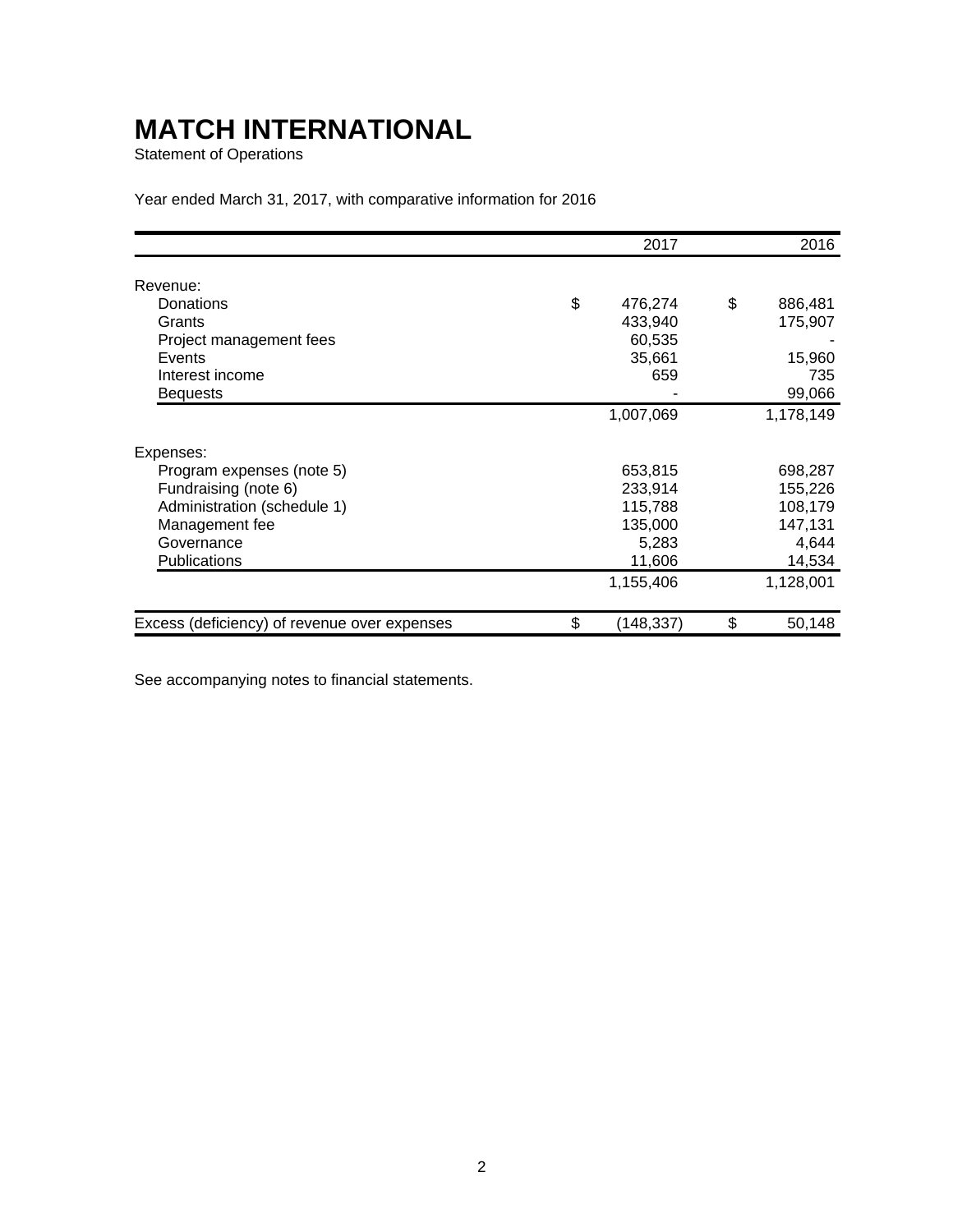Statement of Changes in Net Assets

Year ended March 31, 2017, with comparative information for 2016

|                                              |   | 2017       |   | 2016    |
|----------------------------------------------|---|------------|---|---------|
| Net assets, beginning of year                | S | 436,172    | S | 386,024 |
| Excess (deficiency) of revenue over expenses |   | (148, 337) |   | 50,148  |
| Net assets, end of year                      |   | 287,835    |   | 436,172 |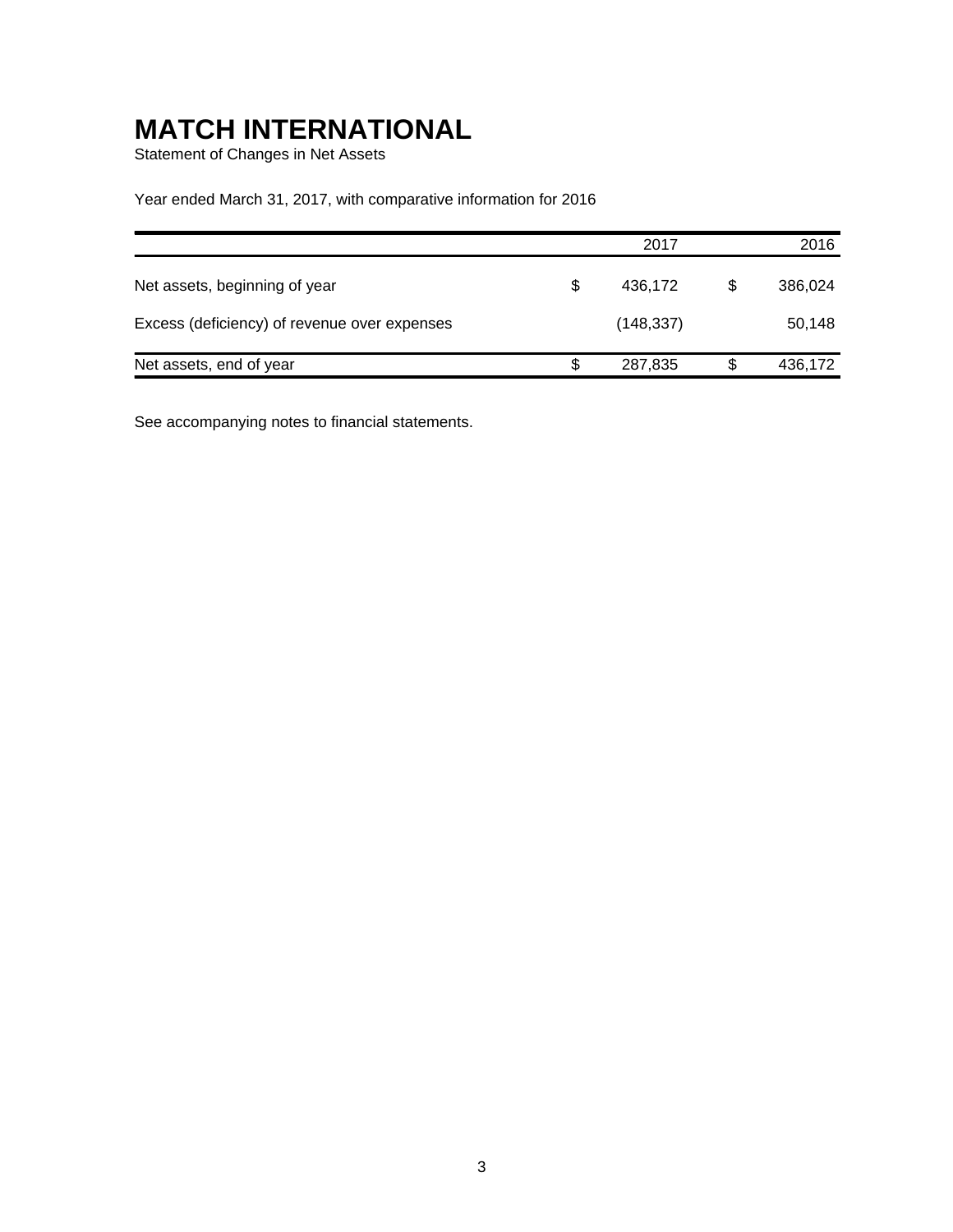Statement of Cash Flows

Year ended March 31, 2017, with comparative information for 2016

|                                                                                               | 2017             | 2016          |
|-----------------------------------------------------------------------------------------------|------------------|---------------|
| Cash provided by (used in):                                                                   |                  |               |
| Operations:                                                                                   |                  |               |
| Excess (deficiency) of revenue over expenses<br>Change in non-cash operating working capital: | \$<br>(148, 337) | \$<br>50,148  |
| Increase in accounts receivable                                                               | (8,655)          | (910)         |
| Increase in prepaid expenses                                                                  | (29)             | (3,781)       |
| Increase (decrease) in accounts payable and                                                   |                  |               |
| accrued liabilities                                                                           | 12,524           | (65, 978)     |
| Increase (decrease) in deferred revenue                                                       | 4,212            | (1,726)       |
|                                                                                               | (140, 285)       | (22, 247)     |
| Investments:                                                                                  |                  |               |
| Addition to capital assets                                                                    | (6,610)          |               |
| Decrease in cash                                                                              | (146, 895)       | (22, 247)     |
| Cash, beginning of year                                                                       | 530,621          | 552,868       |
| Cash, end of year                                                                             | \$<br>383,726    | \$<br>530,621 |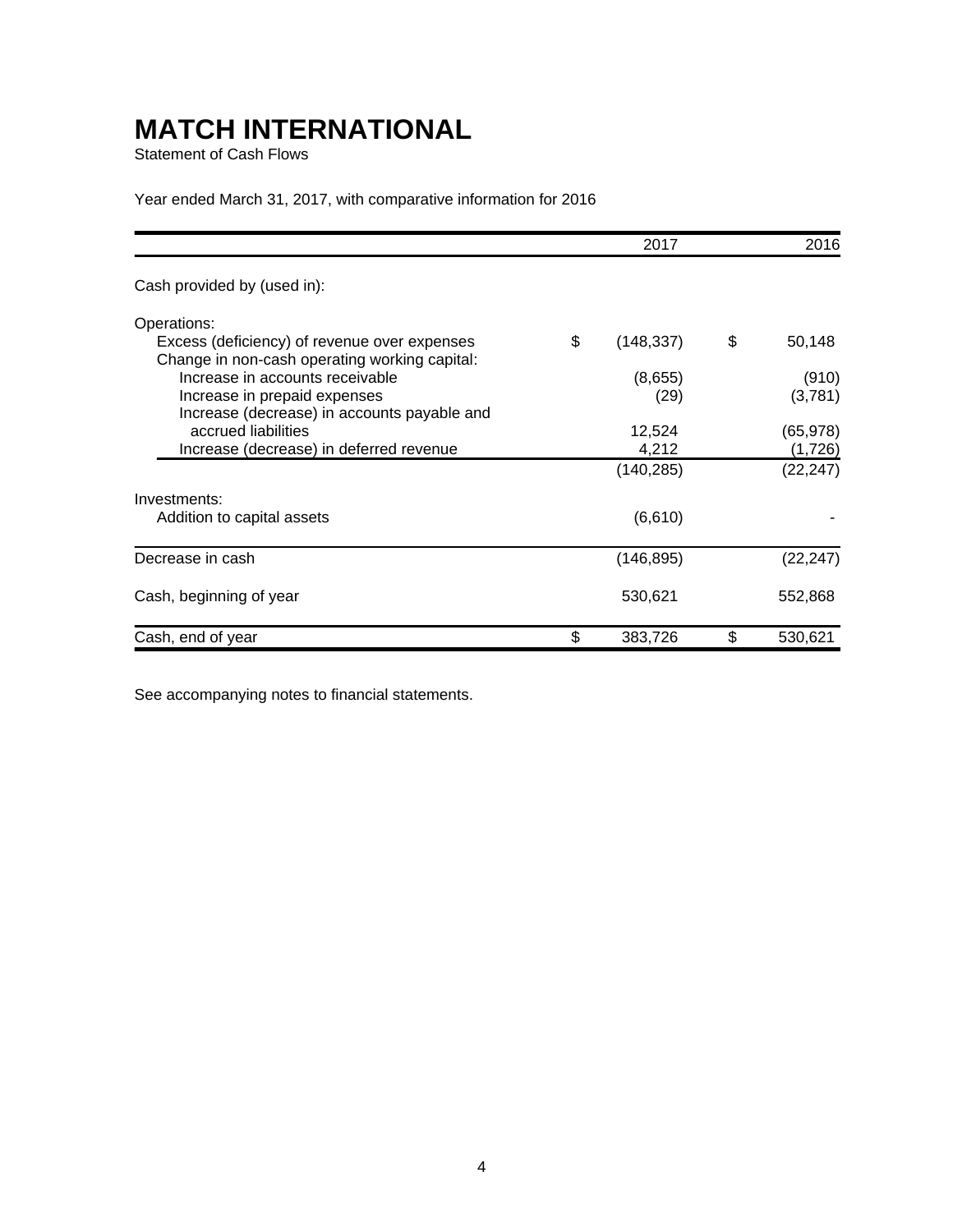Notes to Financial Statements

Year ended March 31, 2017

Match International (the "Organization") was incorporated under the Canada Corporations Act in 1976. Effective July 8, 2014, the Organization continued its incorporation under the Canada Notfor-profit Corporations Act. It is a registered charity under Paragraph 149(1)(f) of the Income Tax Act (Canada) and as such, is exempt from income tax.

Match International provides support to programs and organizations that work to address women's equality issues by addressing systematic barriers, policy gaps, programming initiatives and providing individual support to women, children and families.

#### **1. Significant accounting policies:**

The financial statements have been prepared by management in accordance with Canadian accounting standards for not-for-profit organizations in Part III of the CPA Canada Handbook – Accounting and include the following significant accounting policies:

(a) Basis of presentation:

The Organization follows the deferral method of accounting for contributions for not-for-profit organizations.

(b) Revenue recognition:

*Unrestricted:*

Registration fees, grants and sponsorship revenue are recognized in the period of the event.

Other revenue are recognized as revenue when received.

*Restricted:*

Restricted contributions are deferred and recognized as revenue in the year in which the related expenses are incurred.

(c) Expenses:

In the statement of operations, the Organization presents its expenses by function. Expenses are recognized in the year incurred and are recorded in the function to which they are directly related. The Organization does not allocate expenses between functions after initial recognition.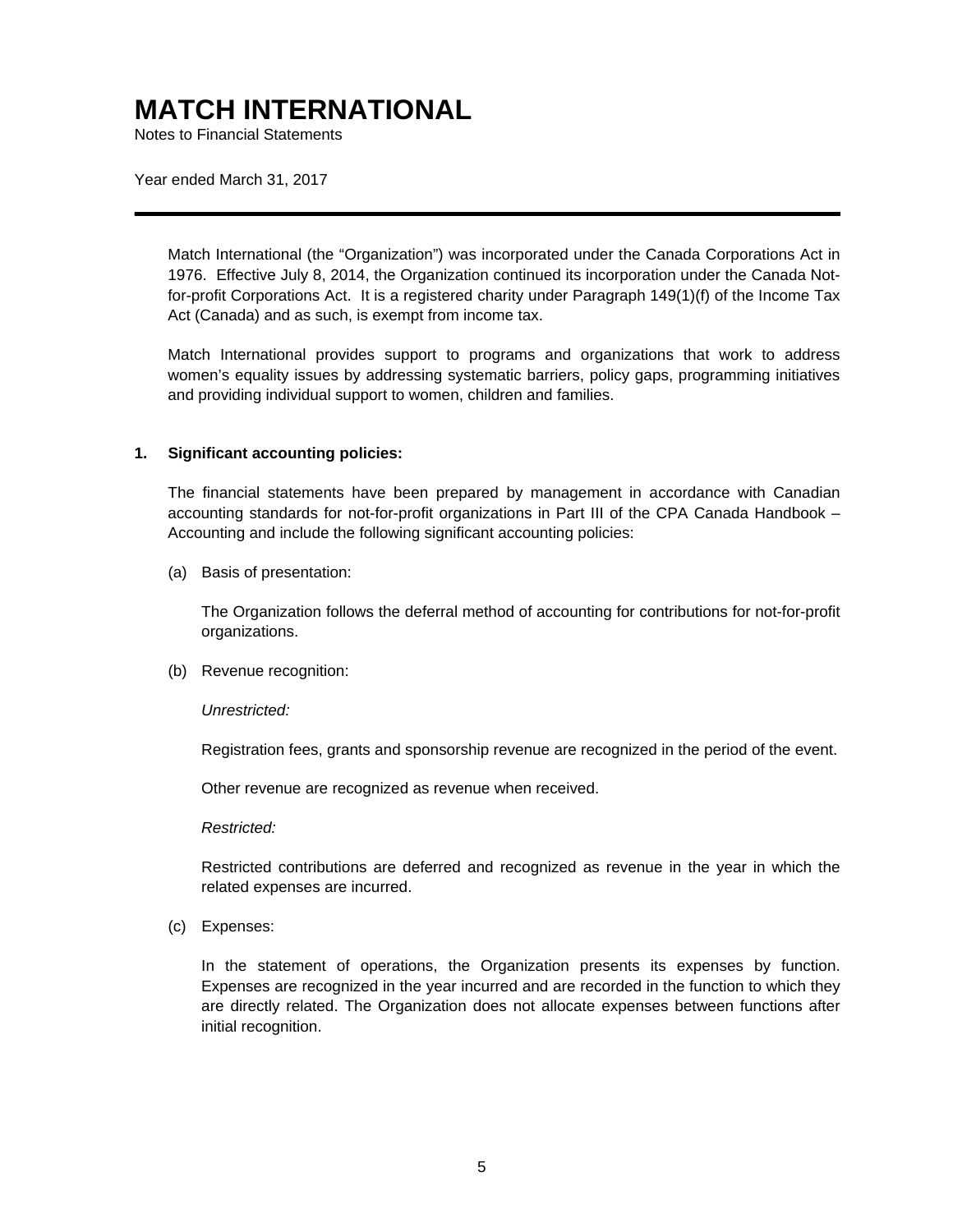Notes to Financial Statements (continued)

Year ended March 31, 2017

#### **1. Significant accounting policies (continued):**

(d) Capital assets:

Capital assets are recorded at cost. Amortization is recorded on a straight-line basis over four years.

(e) Contributed services:

A substantial number of volunteers contribute a significant amount of their time each year. Because of the difficulty of determining the fair value, contributed services are not recognized in the financial statements.

(f) Financial instruments:

Financial instruments are recorded at fair value on initial recognition and are subsequently measured at cost or amortized cost, unless management has elected to carry the instruments at fair value. The Organization has elected to carry all such financial instruments at fair value.

Financial instruments are adjusted by transaction costs incurred on acquisition and financing costs. These costs are amortized using the straight line method.

Financial assets are assessed for indicators of impairment on an annual basis at the end of the fiscal year. Where an indicator of impairment is present, the Organization determines if there is a significant adverse change in the expected amount or timing of future cash flows from the financial asset. If there is a significant adverse change in the expected cash flows, the carrying value of the financial asset is reduced to the highest of the present value of the expected cash flows, the amount that could be realized from selling the financial asset or the amount the Organization expects to realize by exercising its right to any collateral. If events and circumstances reverse in a future period, an impairment loss will be reversed to the extent of the improvement, not exceeding the initial impairment charge.

(g) Use of estimates:

The preparation of financial statements in conformity with Canadian accounting standards for not-for-profit organizations requires management to make estimates and assumptions that affect the reported amounts of assets and liabilities and disclosure of contingent assets and liabilities at the date of the financial statements and the reported amounts of revenues and expenses during the reporting period. Actual results could differ from these estimates. These estimates are reviewed annually and as adjustments become necessary, they are recognized in the financial statements in the period they become known.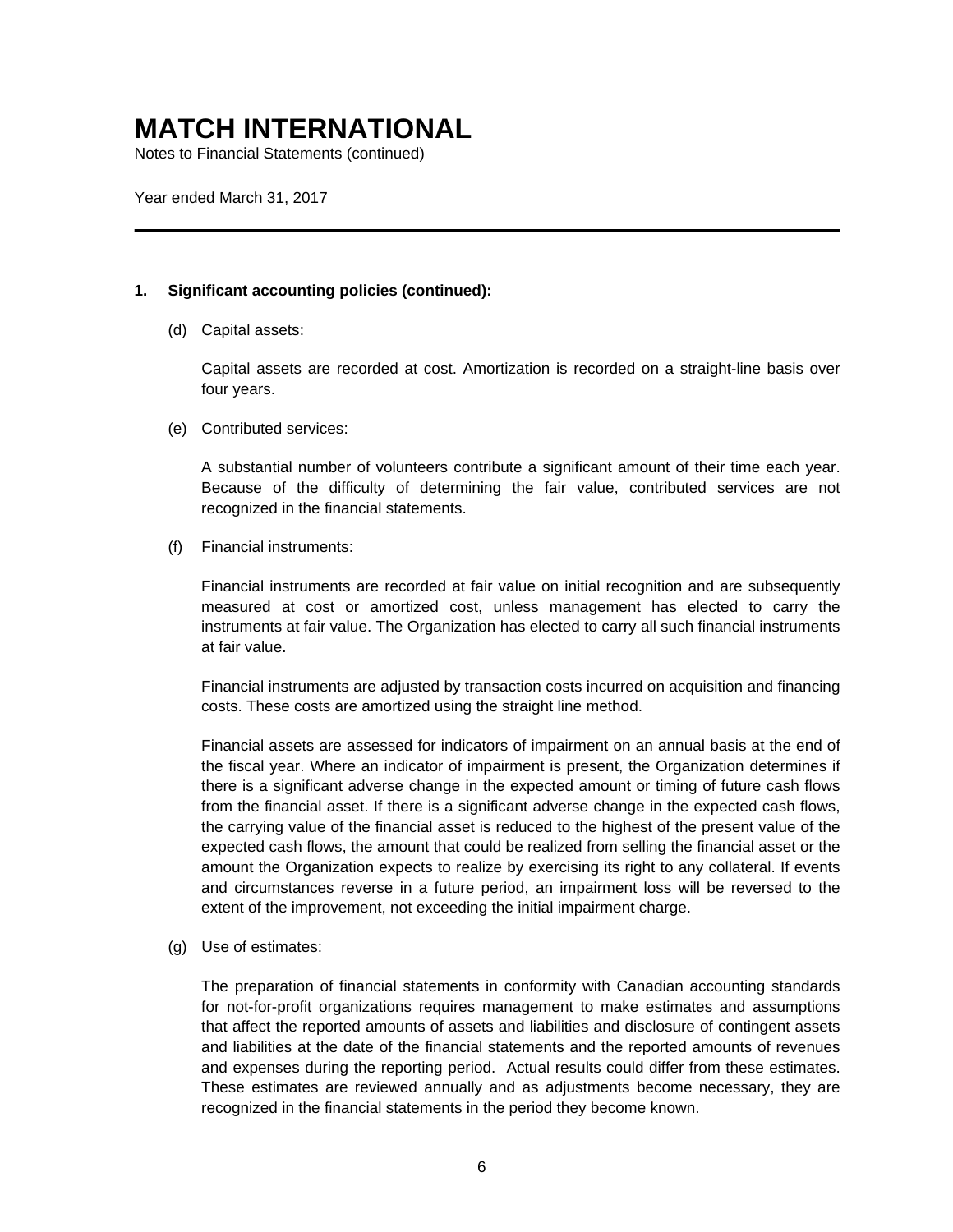Notes to Financial Statements (continued)

Year ended March 31, 2017

#### **2. Capital assets:**

The Organization purchased computer equipment during the year that was put into service subsequent to year-end. Therefore, no amortization has been taken for the year ended March 31, 2017.

#### **3. Accounts payable and accrued liabilities:**

At year end, the Organization had no amounts payable for government remittances.

#### **4. Net assets:**

The Organization considers its capital to consist of its net assets.

The objective of the Organization with respect to its net assets is to provide funds for operating cash flow requirements and continuing the Organization's mandate.

The Organization is not subject to externally imposed capital requirements or restrictions and its overall strategy with respect to capital remains unchanged from prior years.

#### **5. Program expenses:**

|                            | 2017          | 2016          |
|----------------------------|---------------|---------------|
| Canadian programming:      |               |               |
| Salaries and benefits      | \$<br>140,879 | \$<br>109,874 |
| Non-salary program         | 94,218        | 59,189        |
|                            | 235,097       | 169,063       |
| International programming: |               |               |
| Salaries and benefits      | 137,999       | 138,505       |
| Non-salary program         | 280,719       | 390,719       |
|                            | 418,718       | 529,224       |
|                            |               |               |
| Total program expenses     | \$<br>653,815 | \$<br>698,287 |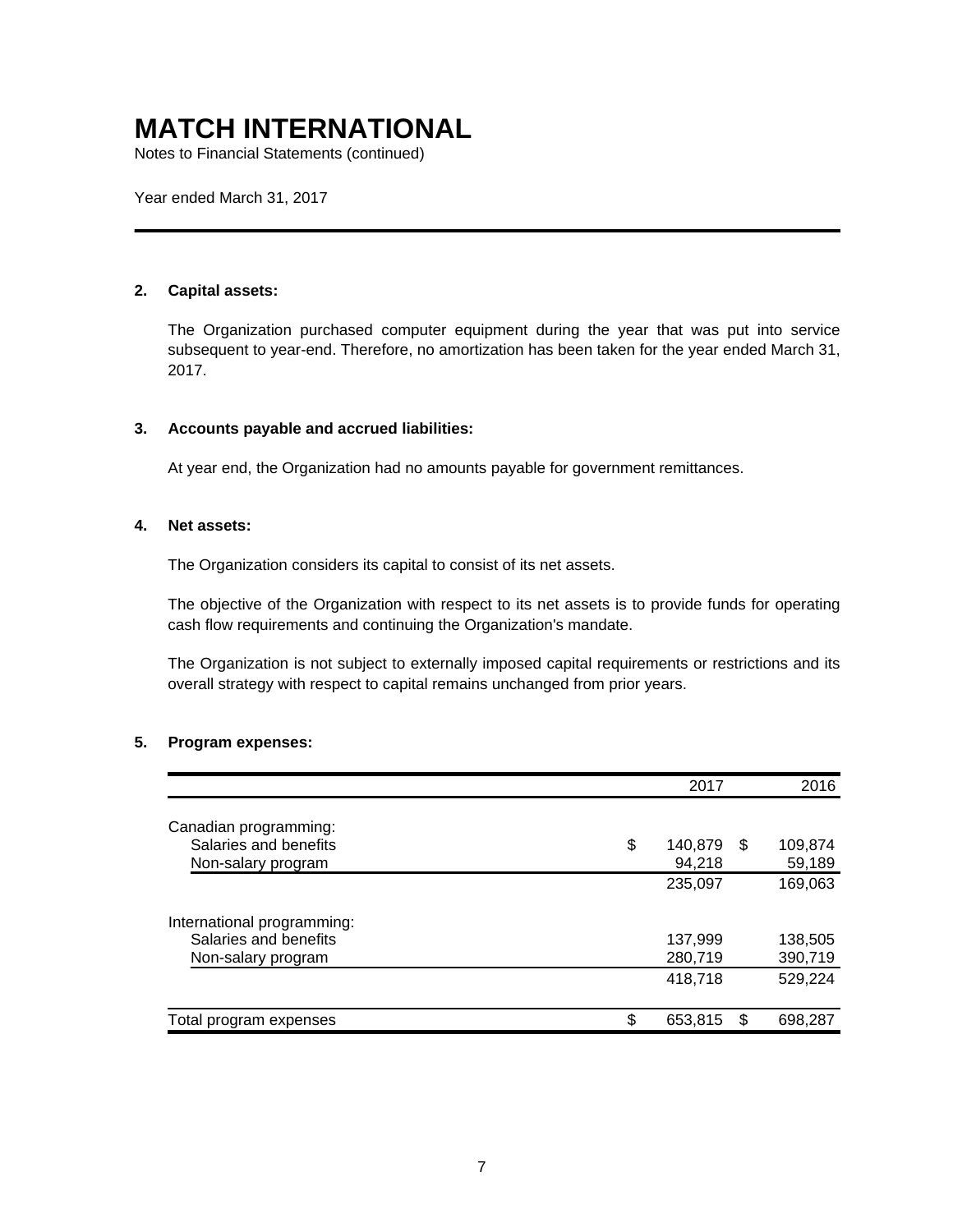Notes to Financial Statements (continued)

Year ended March 31, 2017

### **6. Fundraising:**

|                                                 | 2017               |      | 2016              |
|-------------------------------------------------|--------------------|------|-------------------|
| Salaries and benefits<br>Non-salary fundraising | 131,737<br>102,177 | - \$ | 116,591<br>38,635 |
|                                                 | 233,914            | - \$ | 155,226           |

#### **7. Financial risks:**

The Organization believes it is not subject to significant foreign currency, market, interest rate or credit risks arising from its financial instruments.

#### **8. Comparative information:**

Certain 2016 comparative information has been reclassified to conform with the financial statement presentation adopted for the current year.